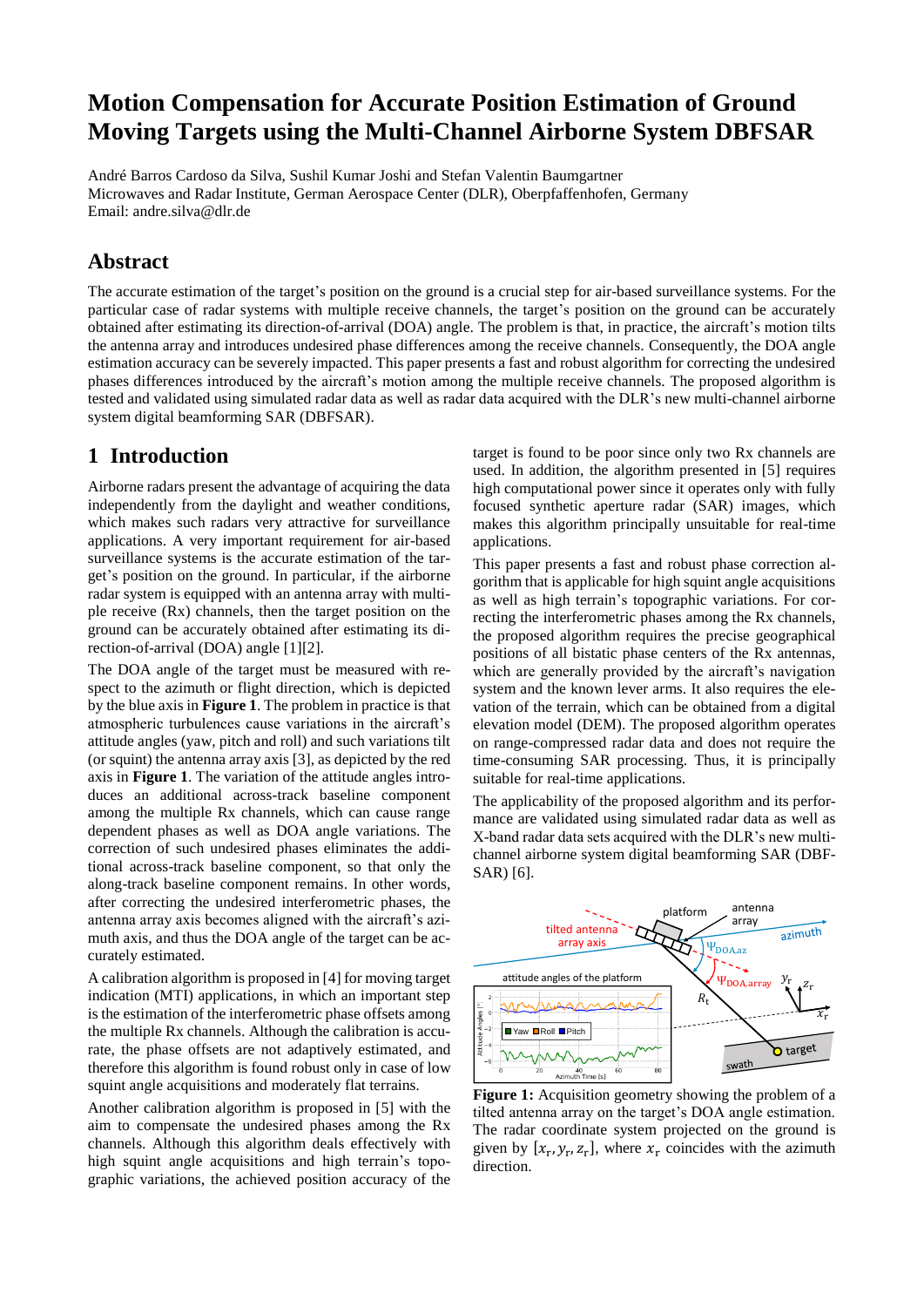#### **2 DOA Angle and Position Estimation**

The multi-channel signal model can be expressed by [7]:

$$
\mathbf{s}(t) =
$$
\n
$$
a_{s}e^{-j\frac{4\pi}{\lambda}R_{t}(t)}\begin{bmatrix}D_{\text{tx}}[u_{\text{array}}(t)]D_{\text{rx},1}[u_{\text{array}}(t)]e^{j\frac{2\pi}{\lambda}u_{\text{array}}(t)x_{1}}\\ \vdots\\ D_{\text{tx}}[u_{\text{array}}(t)]D_{\text{rx},M}[u_{\text{array}}(t)]e^{j\frac{2\pi}{\lambda}u_{\text{array}}(t)x_{M}}\end{bmatrix}
$$
\n
$$
= a_{s}e^{-j\frac{4\pi}{\lambda}R_{t}(t)}\mathbf{d}[u_{\text{array}}(t)] \qquad (1)
$$

where  $a_s$  is the reflectivity of the scatterer,  $\lambda$  is the radar wavelength, M is the number of Rx channels,  $R_t$  is the slant range of the target,  $D_{\text{tx}}$  and  $D_{\text{rx,m}}$  are the complex transmit and receive azimuth antenna characteristics of the m-th channel, respectively, and  $x<sub>m</sub>$  is the position of the antenna phase center in the azimuth direction with respect to the antenna array's center (cf. **Figure 2**). The term  $d$  is known as beamforming or DOA vector,  $u_{\text{array}}$  is the directional cosine with respect to the antenna's array axis and  $t$  is the azimuth time.



**Figure 2:** Acquisition geometry considering a multi-channel antenna and zero squint angle (i.e., the antenna array axis is perfectly aligned with the azimuth direction).

The beamforming vector  $\boldsymbol{d}$  is used for estimating the target's directional cosine according to the maximum likelihood estimator [8]:

$$
\hat{u}_{\text{array}} = \underset{u_{\text{array}}}{\text{argmax}} \left\{ \left| \boldsymbol{d}^H \big( u_{\text{array}} f_{\text{a}} \big) \widehat{\boldsymbol{R}}_{\text{W}}^{-1} (f_{\text{a}}) \boldsymbol{Z} (r_{\text{k}}, f_{\text{a}}) \right|^2 \right\} (2)
$$

where  $[\cdot]^H$  denotes the Hermitian operator (complex conjugate transposition),  $f_a$  denotes the Doppler bin,  $r_k$  denotes the slant range to bin  $k$ , and  $\boldsymbol{Z}$  denotes the multichannel data in range-Doppler domain. The term  $\hat{R}_{W}$  is the clutter covariance matrix, which can be estimated adaptively from the radar data in order to perform clutter suppression (cf. some strategies proposed in [9]).

For applications in which high signal-to-clutter plus noise ratios (SCNR) are expected, the moving targets can be detected in the range-Doppler domain without clutter suppression. In such cases, the term  $\hat{R}_{W}$  can be omitted in (2), so that the maximum likelihood estimator becomes:

$$
\hat{u}_{\text{array}} = \underset{u_{\text{array}}}{\text{argmax}} \left\{ \left| \boldsymbol{d}^H(u_{\text{array}}, f_{\text{a}}) \boldsymbol{Z}(r_{\text{k}}, f_{\text{a}}) \right|^2 \right\}. \tag{3}
$$

The target's DOA angle with respect to the antenna array axis is obtained according to:  $\widehat{\Psi}_{\text{DOA,array}} = \cos^{-1}(\widehat{u}_{\text{array}})$ . For estimating the target's position on the ground, consider the acquisition geometry in the local Cartesian coordinate system  $[\tilde{x}, \tilde{y}, \tilde{z}]$  shown in **Figure 3**. In this figure,  $\alpha_{\rm p}$  is the platform's course angle with respect to the  $\tilde{x}$  (Easting) axis. The terms  $\Delta x_r$  and  $\Delta y_r$  (in red) are the distances on ground (in radar coordinates) between the target and the platform positions, which are obtained as:

$$
\Delta x_{\rm r} = R_{\rm t} \cdot \cos(\Phi_{\text{DOA,az}}) \tag{4}
$$

$$
\Delta y_{\rm r} = \sqrt{\left(R_{\rm t} \cdot \sin(\widehat{\Psi}_{\rm DOA,az})\right)^2 - \left(\tilde{z}_{\rm p1} - \tilde{z}_t\right)^2} \tag{5}
$$

where  $\Phi_{\text{DOA,az}}$  denotes the target's DOA angle with respect to the azimuth direction,  $\tilde{z}_{p1}$  denotes the flight altitude from the reference channel Rx1 and  $\tilde{z}_t$  denotes the terrain's elevation obtained from a DEM. It is important to mention that after applying the proposed phase correction algorithm (cf. Section 3), the antenna array axis becomes perfectly aligned with the azimuth or flight direction, and therefore  $\widehat{\Psi}_{\text{DOA,array}} = \widehat{\Psi}_{\text{DOA,az}}$  (cf. also **Figure 2**).

The target' position on the ground in local coordinates  $\tilde{x}_t$ is calculated according to (cf. **Figure 3**):

$$
\widetilde{\mathbf{x}}_{t} = \widetilde{\boldsymbol{p}}_{1} + \Delta x_{r} \cdot \vec{e}_{\tilde{x}} + \Delta y_{r} \cdot \vec{e}_{\tilde{y}} - h_{t} \cdot \vec{e}_{\tilde{z}} \tag{6}
$$

where  $\tilde{p}_1$  is the platform's position in the local coordinates obtained from the reference channel Rx1 and  $h_t = \tilde{z}_{p1}$  –  $\tilde{z}_t$  is the height difference between the first antenna element and the target.

The unit vectors in (6) are defined according to:

$$
\vec{e}_{\tilde{x}} = \left[ \cos(\alpha_p), \sin(\alpha_p), 0 \right]^{\mathrm{T}} \tag{7}
$$

$$
\vec{e}_{\tilde{y}} = [A \cdot \sin(\alpha_{p}), -A \cdot \cos(\alpha_{p}), 0]^{T}
$$
 (8)

$$
\vec{e}_{\tilde{z}} = [0, 0, 1]^\mathrm{T} \tag{9}
$$

where  $[\cdot]^\text{T}$  denotes the transpose operator.

In (8), it is assumed  $A = 1$  for a right-looking antenna (as in the case of the DBFSAR system [6]) and  $A = -1$  for a left-looking antenna.



**Figure 3:** Acquisition geometry used for the calculation of the target's position on the ground in local coordinates  $[\tilde{x}, \tilde{y}, \tilde{z}]$ . The terms  $\widehat{\Psi}_{\text{DOA.}az,g}$  and  $R_{\text{t.g}}$  are the ground projections of the terms  $\widehat{\Psi}_{\text{DOA,az}}$  and  $R_t$ , respectively.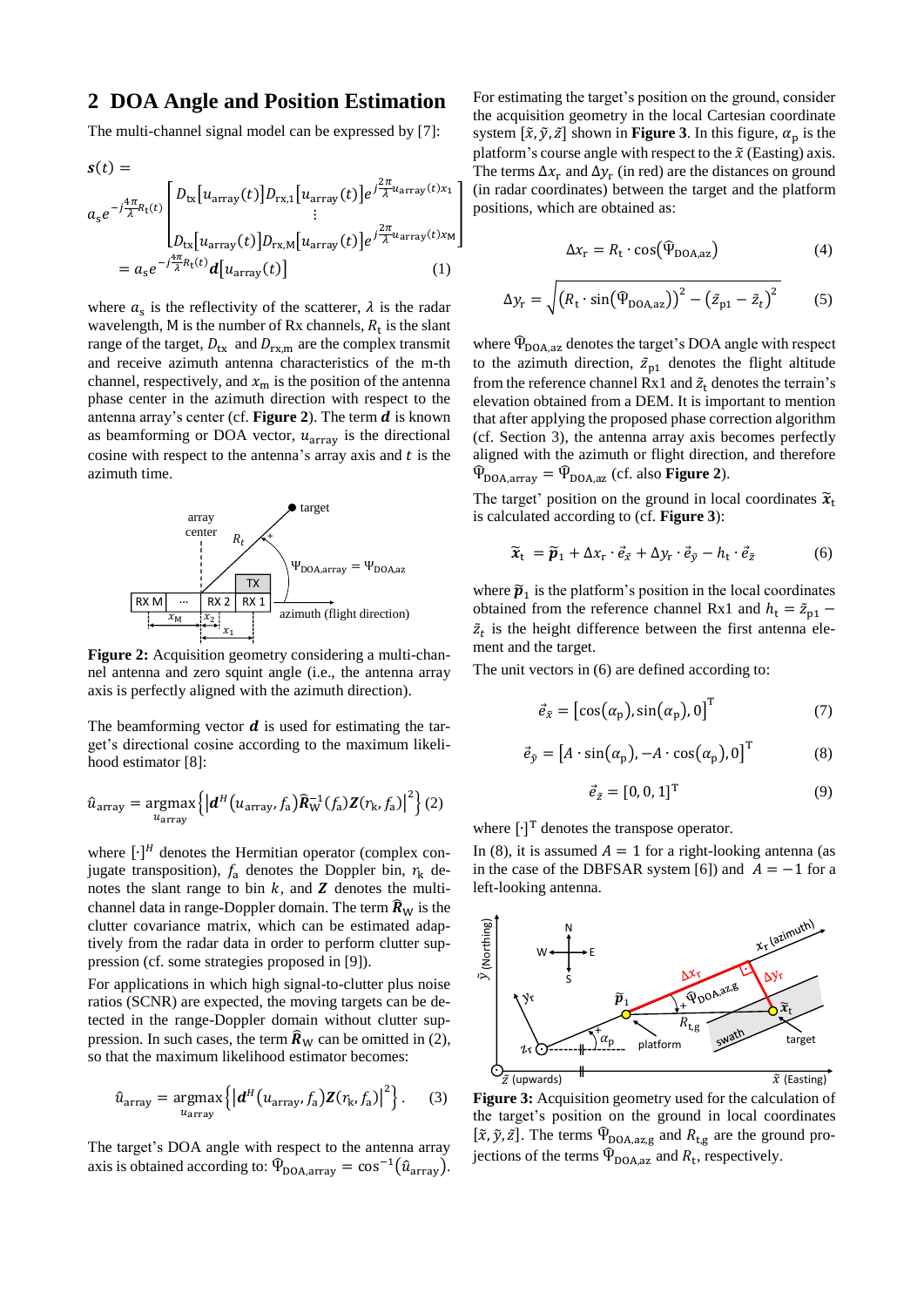## **3 Proposed Algorithm**

The principles of the proposed algorithm can be explained based on the acquisition geometry shown in **Figure 3**, where the radar system is equipped with multiple Rx channels and the antenna array axis is tilted due to the platform motion (yaw, pitch and roll).

The proposed phase correction algorithm is carried out in three main steps. In the first step, the original Rx channel positions  $\widetilde{\boldsymbol{p}}_m$  are mapped onto the linearized reference track of channel Rx1 by means of vector orthogonal projection (cf. Section 3.1 and the detail box in **Figure 4**).

In the second step, the reference points on the ground  $\tilde{\mathbf{g}}_m$ are calculated for each Rx channel  $m$  by using the coordinates of the relocated Rx channel positions  $\widetilde{p}'_m$  (cf. Section 3.2).

The range displacements  $R_m - R_t$  are calculated in the last step. Such slant range differences are directly related to the phase shifts to be compensated for each Rx channel  $m$  (cf. Section 3.3).

It is pointed out that no phase correction is required for the reference channel Rx1, since the slant range difference in this case is zero.

#### **3.1 Relocation of Receive Channel Positions**

The mapping of the original Rx channel positions  $\widetilde{\boldsymbol{p}}_m$  onto the reference track (e.g., from channel Rx1) is carried out according to the following main steps:

- i. Obtain the original bistatic antenna phase center positions of all Rx channels at the  $n$ -th transmitted pulse:  $\widetilde{\mathbf{p}}_m[n]$ . Additionally, obtain the original position of the reference channel Rx1 at a subsequent transmitted pulse:  $\widetilde{\boldsymbol{p}}_1[n+1]$ .
- ii. Calculate the reference vector along the azimuth or flight direction by using the reference channel Rx 1 (cf. black vector in **Figure 4**):

$$
\widetilde{\boldsymbol{b}}_{\rm az} = \widetilde{\boldsymbol{p}}_1[n+1] - \widetilde{\boldsymbol{p}}_1[n] \,. \tag{10}
$$

iii. Obtain the vectors corresponding to all original Rx channel positions (cf. orange vector in **Figure 4**):

$$
\widetilde{a}_m = \widetilde{p}_m[n] - \widetilde{p}_1[n] \ . \tag{11}
$$

iv. Perform the orthogonal projection of the vector  $\tilde{a}_m$ onto the reference vector  $\widetilde{b}_{\rm az}$  (cf. green vector in **Figure 4**):

$$
\text{proj}_{\widetilde{b}_{\text{az}}} \widetilde{a}_m = \left(\frac{\widetilde{a}_m \cdot \widetilde{b}_{\text{az}}}{\widetilde{b}_{\text{az}} \cdot \widetilde{b}_{\text{az}}}\right) \widetilde{b}_{\text{az}} \,. \tag{12}
$$

v. Obtain the relocated Rx channel positions  $\tilde{\mathbf{p}}'_m$  onto the reference track of channel Rx1 according to:

$$
\widetilde{\boldsymbol{p}}'_{m}[n] = \widetilde{\boldsymbol{p}}_{1}[n] + \text{proj}_{\widetilde{\boldsymbol{b}}_{\text{az}}} \widetilde{\boldsymbol{a}}_{m}. \tag{13}
$$



**Figure 4:** Acquisition geometry showing the main steps of the proposed algorithm. The figure is shown for a specific transmitted pulse  $n$  and at a certain slant range bin  $k$ . For simplicity,  $\alpha_p = 0^\circ$  is considered (cf. also **Figure 3**).

#### **3.2 Calculation of Reference Point Positions on the Ground**

The coordinates of the reference points on the ground at the slant range bin  $k$  are obtained by:

$$
\widetilde{\boldsymbol{g}}_m[k] = \widetilde{\boldsymbol{p}}_m' + \Delta x_r[k] \cdot \vec{e}_{\tilde{x}} + \Delta y_r[k] \cdot \vec{e}_{\tilde{y}} - h \cdot \vec{e}_{\tilde{z}}. \tag{14}
$$

As it can be seen in (14), the relocated Rx channel positions  $\widetilde{\bm p}'_m$  are used for calculating the reference point positions on the ground. Moreover, it is pointed out that the terms  $\Delta x_r$ and  $\Delta y_r$  are obtained with (4)-(5) by setting the DOA angle to the broadside direction (i.e.,  $\Psi_{\text{DOA,az}} = 90^{\circ}$ ) and by using the slant ranges  $R_t[k]$  (cf. **Figure 4**).

#### **3.3 Slant Range Differences and Phase Correction**

The slant ranges  $R_m$  between the original Rx positions  $\widetilde{\boldsymbol{p}}_m$ and their respective reference points on the ground  $\tilde{\mathbf{g}}_m$  are obtained for each slant range bin  $k$  according to:

$$
R_m[k] = \sqrt{(\tilde{x}_{pm} - \tilde{x}_{gm})^2 + (\tilde{y}_{pm} - \tilde{y}_{gm})^2 + (\tilde{z}_{pm} - \tilde{z}_t)^2}.
$$
 (15)

The slant range differences are computed by

$$
\Delta R_m[k] = R_m[k] - R_t[k] \tag{16}
$$

and the phases to be corrected for each Rx channel are:

$$
\varphi_m[k] = \exp\left\{j\frac{4\pi}{\lambda} \cdot \Delta R_m[k]\right\}.
$$
 (17)

In the results shown in this paper, the proposed algorithm is applied to all slant range bins of the radar data. However, it has to be mentioned that in case the moving targets are detected a priori, the phase correction can then be applied directly to the slant range bins of the detected targets. Thus, the overall processing time can be even further reduced.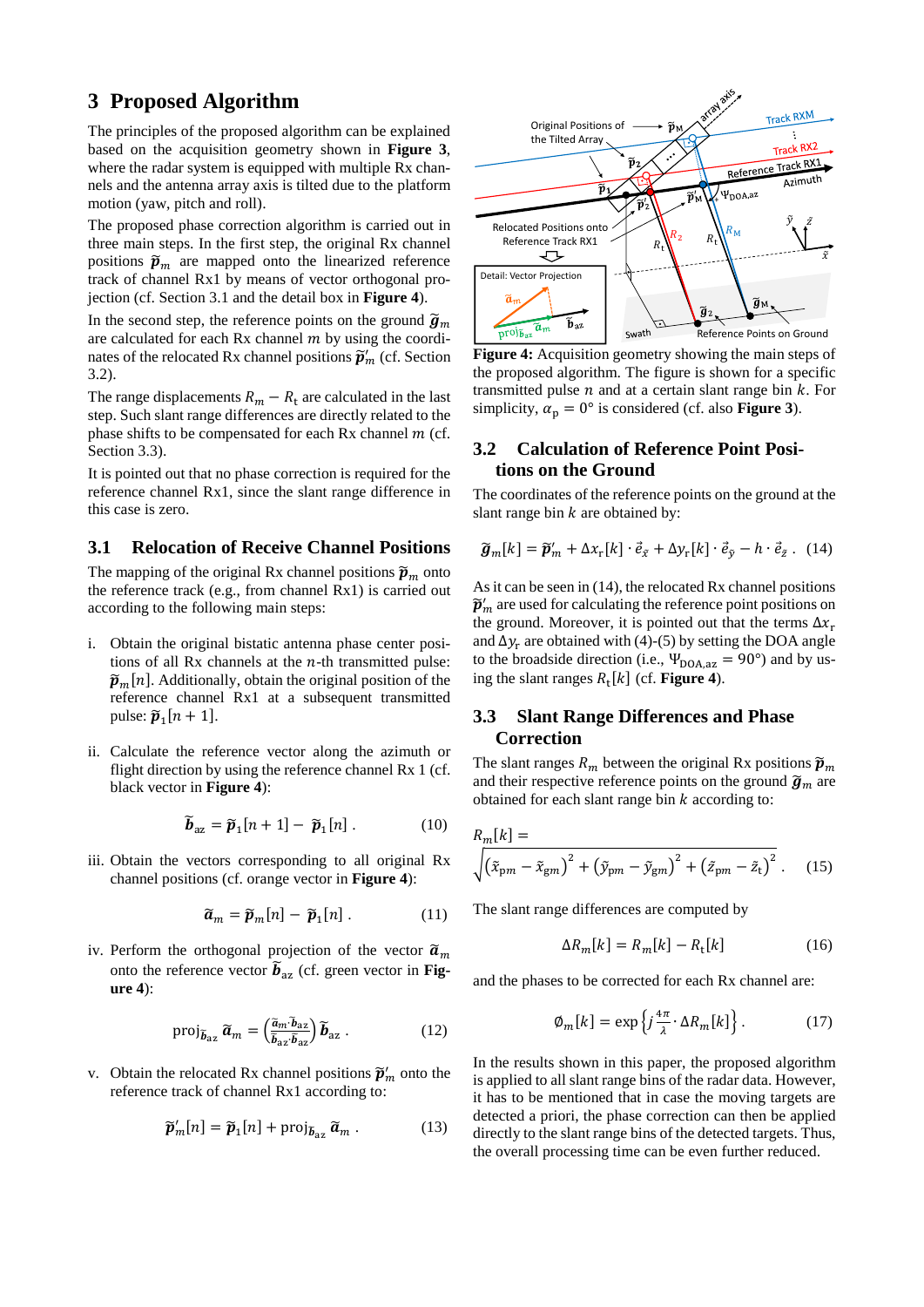## **4 Theoretical Evaluation**

The performance of the proposed phase correction algorithm is evaluated in this section by using simulated multichannel radar data. The simplified flowchart of the simulation framework is shown in **Figure 5**.

Three inputs are required for generating the simulated multi-channel radar data: 1) the target's true position on the ground, which is set by the user; 2) the radar and the acquisition geometry parameters, which are listed in **Table 1**; and 3) the tracks of all Rx channels. These tracks include in their computation the platform's attitude angles (yaw, pitch and roll), as shown in the detail box of **Figure 1**.

By using the tracks of the Rx channels and the target's position on the ground, the range histories and the azimuth signals of the target can be obtained for all Rx channels.



**Figure 5:** Simplified flowchart used for assessing the performance of the proposed phase correction algorithm.

The simulated multi-channel data are initially segmented into  $N$  small coherent processing intervals (CPIs) along the azimuth direction. Then, the phase correction is applied to all range bins contained in a CPI. Next, the CPIs are transformed into range-Doppler domain via azimuth FFT (fast Fourier transform).

The target detection is carried out in range-Doppler domain. After detection, the target's slant range and Doppler frequency are measured. The DOA angle of the target is estimated via beamforming with (3) and then its position on the ground is computed with (4)-(9). Finally, the target's absolute position error is obtained by calculating the absolute difference between its true and estimated positions.

**Figure 6a** shows a comparison between the target's DOA angles obtained with and without the proposed phase correction algorithm. It can be clearly seen that the estimated DOA angles without phase correction (red) not only fluctuate over time but also present a root mean square error (RMSE) of about 2.2°. This error in the DOA angle estimates lead to an absolute position error of about 106 m, as shown in **Figure 6b** (red).

On the other hand, after applying the proposed phase correction algorithm the estimated DOA angles overlap very well with the true DOA angles (magenta dotted line in **Figure 6a**) and give a mean DOA and position errors of nearly 0° and 0.3 m, respectively (cf. blue curves in **Figure 6**).



**Figure 6:** Simulation results with and without phase correction: (a) target's DOA angle; (b) absolute position error.

## **5 Experimental Results**

The proposed phase correction algorithm is tested in this section using X-band VV-polarized airborne radar data sets. The flight campaign with the DLR's new airborne system DBFSAR [6] was conducted in October 2020 over the Lake Ammersee, in Germany. **Table 1** summarizes the main radar and acquisition geometry parameters.

**Figure 7** (top) shows the Google Earth image of the test site, which is overlaid with fully focused SAR images only for visualization purposes. Five electrical boats #1-5 (size  $\approx$  3.5 m x 1.5 m) and a sailboat #6 (size  $\approx$  5.0 m x 2.0 m) were located in the region of interest (ROI). The boats #1- 4 moved in different linear tracks, boat #5 moved in circles and the sailboat #6 moved freely within the ROI. The absolute ground velocities of the boats were in the order of 1.5 m/s and their tracks were recorded by handheld GPS devices (cf. the GPS tracks in **Figure 7** bottom).



**Figure 7:** Test site in the region of the Lake Ammersee, where six boats moved within the ROI (orange box). Data sets 1 and 2 were acquired with the same flight direction.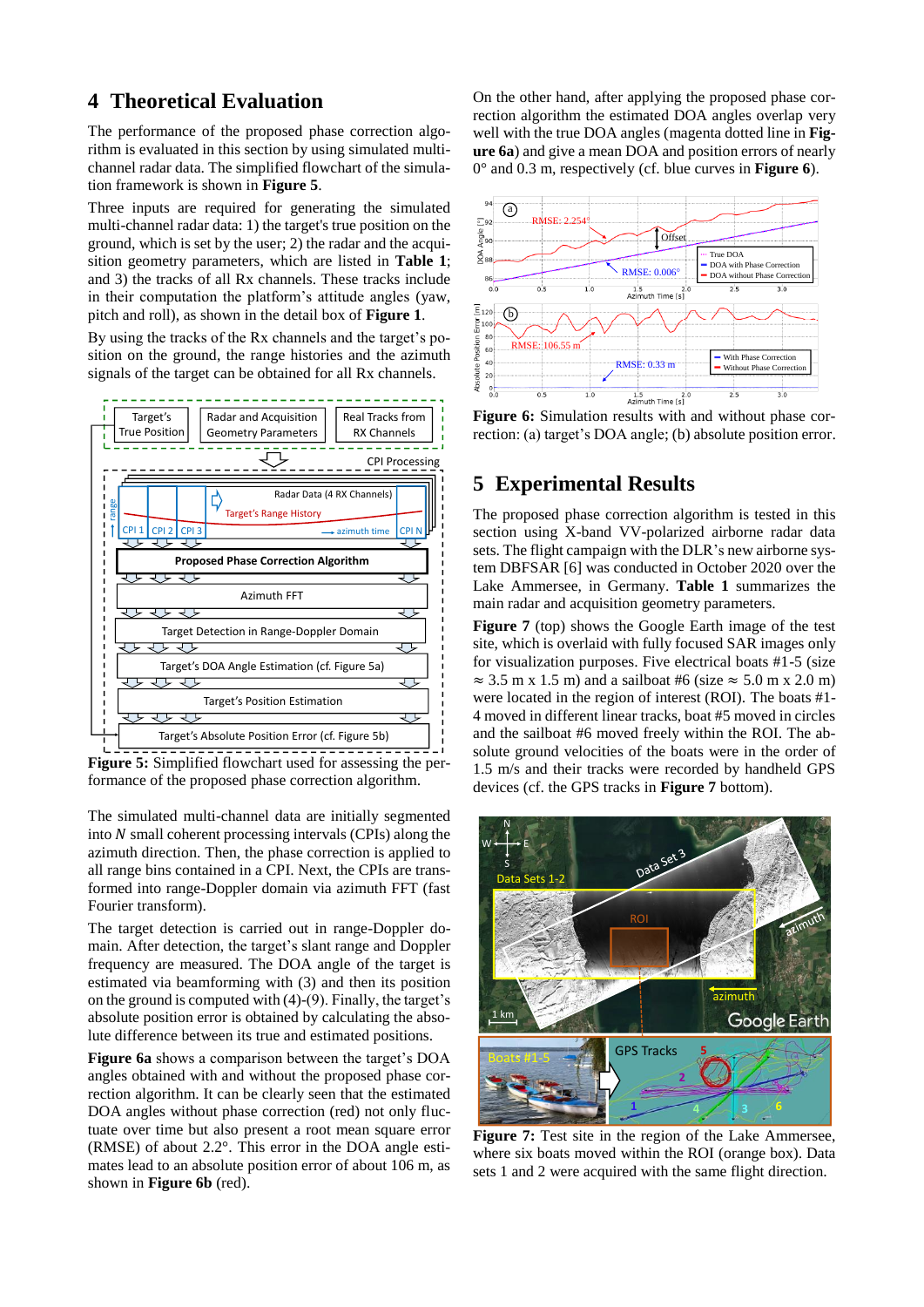#### **5.1 Accuracy of Estimated DOA Angles**

In this section, the accuracy of the estimated DOA angles is evaluated with and without applying the proposed phase correction algorithm in the data set 1 (cf. **Figure 7**).

It can be seen from **Figure 8a** that the DOA angles estimated without phase correction change significantly due to the platform motion. An example is shown in **Figure 8c**, where the red histogram shows the high variation of the estimated DOA angles within the ROI without phase correction.

In contrast, **Figure 8b** shows the great improvement of the estimated DOA angles achieved after correcting the undesired phases. Note that in this figure the DOA angle scale spams from 89.5° to 90.5°. This narrow scale allows, for instance, to observe in detail the variation of the DOA angle estimates especially in the regions of land (i.e., outside the ROI). This DOA angle variation is caused by the terrain's topographic variation, since the phase correction was carried out in this case for the entire data set by using the mean terrain's elevation of the ROI (cf. **Table 1**) instead of a DEM, for simplicity.

The blue histogram in **Figure 8c** shows that, after phase correction, the mean estimated DOA angle within the ROI is  $\overline{\Psi}_{\text{DOA,array}} = 89.74^{\circ}$ , which leads to an offset of  $\Psi_{\text{DOA,offset}} = 0.26^{\circ}$  with respect to the reference value of  $\Psi_{\text{DOA,array}} = 90^{\circ}$  (dashed green line). This offset is mainly caused by the surface velocity of the lake in the line-ofsight direction of the radar [10]. The lake's surface velocity can be principally estimated as function of the  $\Psi_{\text{DOA,offset}}$ . However, this computation is out of the scope of this paper.



**Figure 8:** DOA angles estimated from data set 1: (a) without and (b) with phase correction. The histograms of the DOA angles estimated within the ROI are shown in (c).

#### **5.2 Accuracy of Estimated Positions**

The moving boats need to be detected and tracked before evaluating their position estimation accuracy. For the results presented in this section, the detection and tracking were carried out by using the algorithms proposed in [11] [12]. Besides, it is pointed out that no clutter suppression was performed and single-channel data were used for detecting the moving boats. Naturally, there is no restriction for using multi-channel data for detection, in which either sum-channel data or clutter suppressed data could be used.

| Quantity                                           | Value            |
|----------------------------------------------------|------------------|
| Velocity of the platform                           | $90 \text{ m/s}$ |
| Number of Tx/Rx channels                           | 1/6              |
| Pulse repetition frequency (PRF)                   | 3004 Hz          |
| Slant range resolution                             | $0.3 \text{ m}$  |
| Effective along-track baseline                     | 0.1 <sub>m</sub> |
| Wavelength                                         | $0.03155$ m      |
| Maximum squint angle                               | $5^{\circ}$      |
| Mean altitude of the platform (above ellipsoid)    | 2498 m           |
| Mean terrain's height of the ROI (above ellipsoid) | 579 m            |

**Table 1:** Main radar and acquisition geometry parameters for data sets 1 to 3.

| Data<br>Set    | Boat<br>(# )   | Absolute<br>Position Error [m]<br><b>Without Correction</b> | Absolute<br>Position Error [m]<br><b>With Correction</b> | <b>SCNR</b><br>[dB] |
|----------------|----------------|-------------------------------------------------------------|----------------------------------------------------------|---------------------|
| 1              |                | 180.34                                                      | 17.21                                                    | 17.40               |
|                | $\overline{2}$ | 185.41                                                      | 16.62                                                    | 16.43               |
|                | 3              | 174.87                                                      | 10.42                                                    | 15.96               |
|                | 5              | 186.91                                                      | 10.21                                                    | 15.29               |
|                | 6              | 175.83                                                      | 9.72                                                     | 18.63               |
| $\overline{c}$ |                | 179.48                                                      | 9.67                                                     | 19.27               |
|                | $\overline{c}$ | 176.24                                                      | 15.84                                                    | 17.95               |
|                | 4              | 178.78                                                      | 10.19                                                    | 16.83               |
|                | 5              | 175.79                                                      | 14.33                                                    | 14.27               |
|                | 6              | 176.86                                                      | 10.31                                                    | 19.11               |
| 3              |                | 252.54                                                      | 19.16                                                    | 17.12               |
|                | $\overline{2}$ | 252.53                                                      | 10.21                                                    | 15.71               |
|                | 3              | 127.91                                                      | 7.63                                                     | 13.71               |
|                | 4              | 250.87                                                      | 10.39                                                    | 19.44               |
|                | 5              | 262.53                                                      | 13.38                                                    | 14.15               |
|                | 6              | 129.22                                                      | 9.31                                                     | 22.61               |

**Table 2:** SCNR and position errors of the detected boats in data sets 1 to 3.

**Figure 9** shows the geocoded radar detections (orange) obtained from the moving boats within the ROI in data set 1, before and after the phase correction. The GPS tracks (white) are shown for the entire flight duration ( $\approx 85$  s) and the arrows indicate the direction of motion of the boats.

In **Figure 9a**, it can be seen that without applying the phase correction algorithm the geocoded radar detections of the boats are significantly displaced from their GPS tracks. In contrast, after applying the phase correction algorithm, the geocoded radar detections are found very close to their corresponding GPS tracks, as shown in **Figure 9b**. It is pointed out that the boat #4 could not be detected in data set 1 due to its low SCNR.

As an example, **Figure 10** shows the SCNR values and the absolute position errors obtained from boat #1 after phase correction in data set 1. In this example, an average SCNR of 17.40 dB and a position error (RMSE) of 17.21 m were obtained. Such measurements were carried out for all detected boats within the ROI of data sets 1 to 3. The results are summarized in **Table 2**.

In **Table 2**, it can be seen that without phase correction the absolute position errors were found higher than 175 m for data sets 1 and 2, and they reached up to 262 m for data set 3, which had the highest squint angle in the order of 5°.